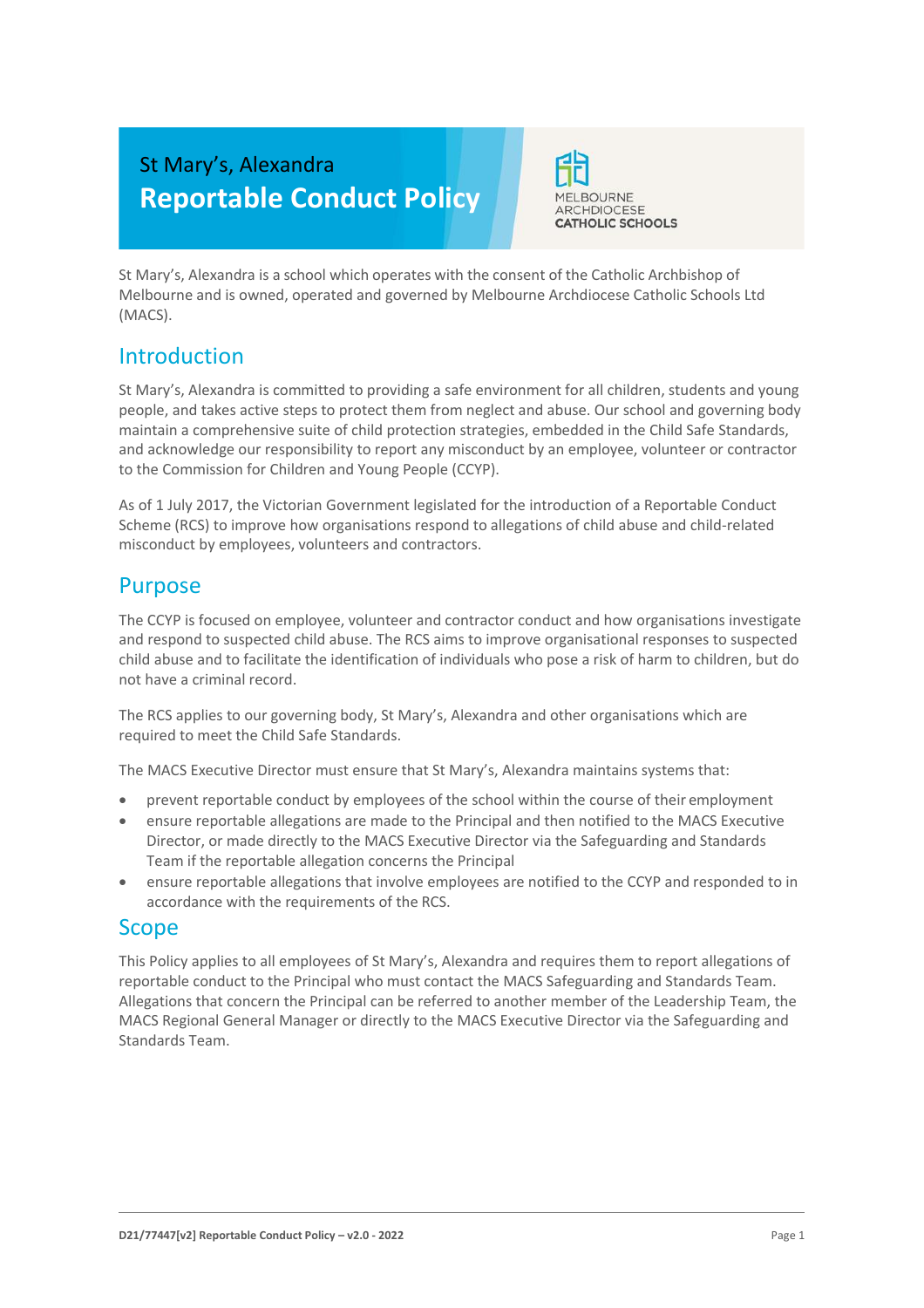# Reportable conduct of St Mary's Alexandra staff, volunteers and others

### **Who is an employee?**

For the purposes of the *Child Wellbeing and Safety Act 2005* (Vic.), employee is defined as a person aged 18 years or over who is either:

- employed by the school whether or not that person is employed in connection with any work or activities of the school that relate to children
- engaged by the school to provide services, including as a volunteer, contractor, office holder or officer, whether or not the person provides services to children.

#### **Key definitions**

**Child:** Any person who is under the age of 18 years.

**Mandatory reporting** is a term used to describe the legislative requirement imposed on selected classes of people to report suspected cases of child abuse and neglect to government authorities. Where a mandated reporter forms a belief on reasonable grounds that a student or young person is in need of protection from physical injury or sexual abuse, they are to report their concerns to the Department of Families, Fairness and Housing (DFFH) Child Protection.

**Reportable allegation** means any information that leads a person to form a reasonable belief that an employee has committed either:

- reportable conduct, or
- misconduct that may involve reportable conduct,

whether or not the conduct or misconduct is alleged to have occurred within the course of the person's employment.

#### **Reportable conduct** means:

- a sexual offence committed against, with or in the presence of a child, whether or not a criminal proceeding in relation to the offence has been commenced or concluded
- sexual misconduct committed against, with or in the presence of a child
- physical violence committed against, with or in the presence of a child
- any behaviour that causes significant emotional or psychological harm to a child
- significant neglect of a child.

## Implementation

The school will ensure the reporting of any reportable allegation made against an employee to the MACS Safeguarding and Standards Team.

A reportable allegation is made where a person makes an allegation, based on a reasonable belief, that an employee, volunteer or contractor has committed conduct that *may* involve reportable conduct. This includes where a reportable allegation is made against the school Principal.

St Mary's, Alexandra's Principal, a member of the Leadership Team, the MACS Regional General Manager or the MACS Executive Director does not need to agree with or share the belief that the alleged conduct has occurred. The RCS is an allegations-based scheme. This means that the threshold for notifying the CCYP is low. All allegations must be referred to the MACS Safeguarding and Standards Team for advice.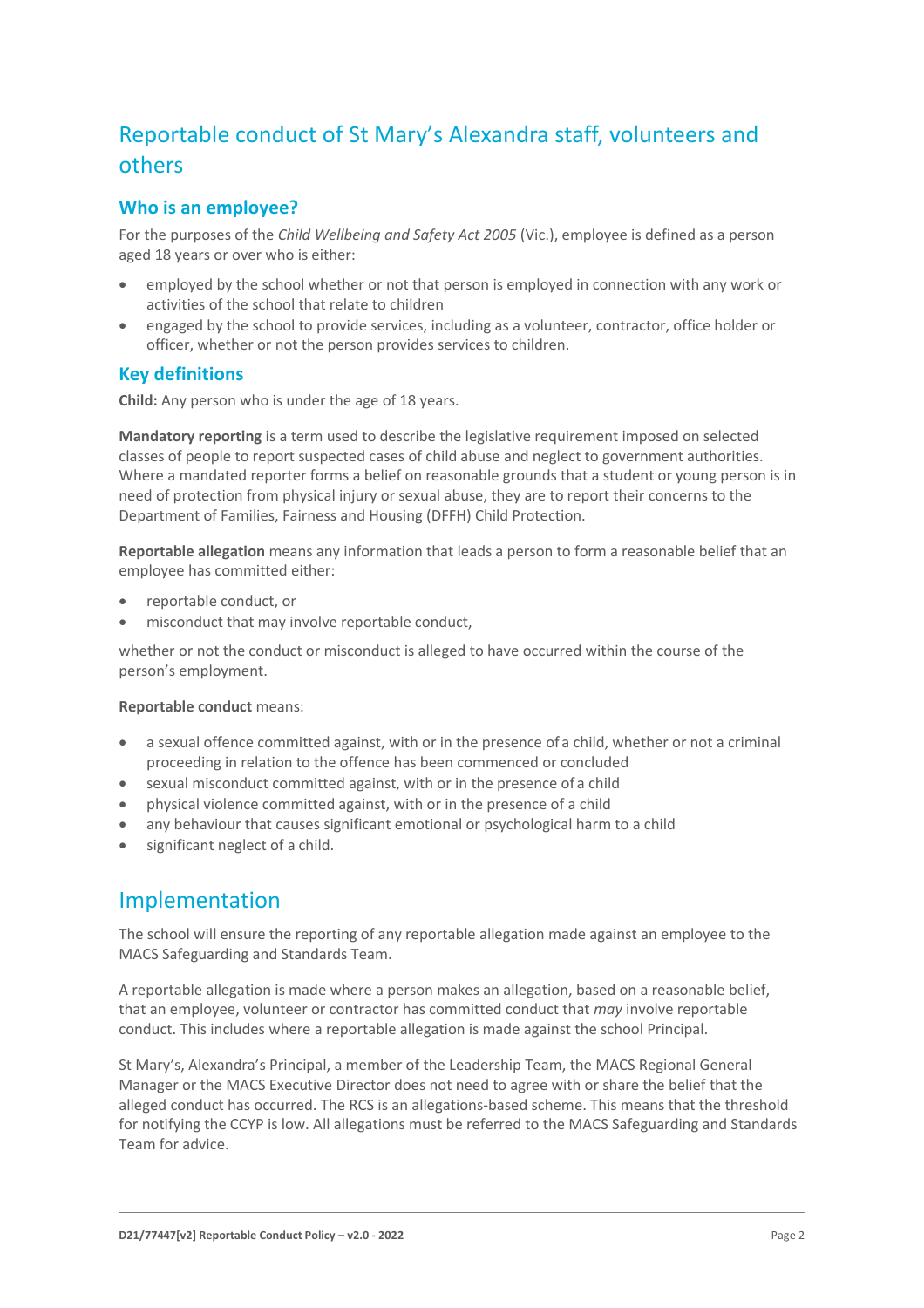The MACS Safeguarding and Standards Team (or a delegate of the MACS Executive Director) on behalf of the Executive Director in consultation with the school Principal or, where there is an allegation against a Principal, member of the Leadership Team or Regional General Manager will then:

- submit a notification to the CCYP within three days of the MACS Executive Director becoming aware of the reportable allegation
- meet the milestones and reporting requirements to the CCYP under the RCS.

#### **Reportable conduct includes:**

| <b>Sexual</b><br><b>Offence</b>                                                                                                                                                                                              | <b>Sexual</b><br><b>Misconduct</b>                                                                                                                                                                      | <b>Physical</b><br><b>Violence</b>                                                                                                                                                                                                                  | <b>Behaviour that</b><br>causes significant<br><b>Psychological or</b><br><b>Emotional Harm</b>                                                                                                                  | <b>Significant</b><br><b>Neglect</b>                                                                                                                                     |
|------------------------------------------------------------------------------------------------------------------------------------------------------------------------------------------------------------------------------|---------------------------------------------------------------------------------------------------------------------------------------------------------------------------------------------------------|-----------------------------------------------------------------------------------------------------------------------------------------------------------------------------------------------------------------------------------------------------|------------------------------------------------------------------------------------------------------------------------------------------------------------------------------------------------------------------|--------------------------------------------------------------------------------------------------------------------------------------------------------------------------|
| • Rape or sexual<br>assault<br>• Sexual activity<br>with or in the<br>presence of a<br>child<br>• Grooming or<br>encouraging a<br>child to engage in<br>sexual activity<br>• Offences relating<br>to child abuse<br>material | • Behaviour, physical<br>contact, speech<br>or other<br>communication of<br>a sexual nature<br>• Physical contact<br>without valid<br>reason<br>• Crossing<br>professional<br>boundaries<br>• Voyeurism | Hitting, kicking,<br>punching<br>Pushing, shoving,<br>grabbing,<br>throwing, shaking<br>• Use of an object<br>Inappropriate<br>restraint,<br>excessive force<br>Causing a child to<br>believe that force<br>is about to be<br>used<br>(apprehended) | • Exposure to<br>violence or threats<br>of violence<br>• Anti-social<br>behavior<br>• Self-destructive<br>behavior<br>• Persistent hostility<br>or rejection<br>• Humiliation or<br>belittling<br>• Scapegoating | Deprived from the<br>following:<br>clothing or food<br>$\bullet$<br>medical attention<br>or care<br>shelter<br>$\bullet$<br>supervision<br>Access to drugs<br>or alcohol |

The above examples are not exhaustive and consideration should be given to other conduct which may need to be reported. Any reportable allegation listed above, or not listed above but which may constitute reportable conduct, will need to be immediately reported by the school Principal. An allegation against a school Principal should be referred to another member of the Leadership Team, the MACS Regional General Manager or directly to the MACS Executive Director via the Safeguarding and Standards Team.

It is important to note that existing mandatory reporting obligations have not changed. The school will report any allegation of abuse to the DFFH Child Protection.

If the alleged conduct is potentially criminal in nature, Victoria Police must also be notified as a first priority and any investigation by Victoria Police will take precedence.

Where the allegation falls under the mandatory reporting domain, the reporting to CCYP is in addition to reporting to Victoria Police and the DFFH.

### **Reportable conduct, mandatory reporting and reporting to the VIT**

Reportable conduct allegations as listed above are referred to the CCYP.

Any alleged conduct that is regarded to be of a criminal nature is to be dealt with as mandatory reporting and referred to Victoria Police and the DFFH as per the school's Child Protection – Reporting Obligations Policy.

If an employee against whom an allegation of reportable conduct is made is a registered teacher and the misconduct involves a charge, conviction or finding of guilt of a sexual offence, the school must notify the Victorian Institute of Teaching (VIT) immediately under conduct that is reportable to the VIT.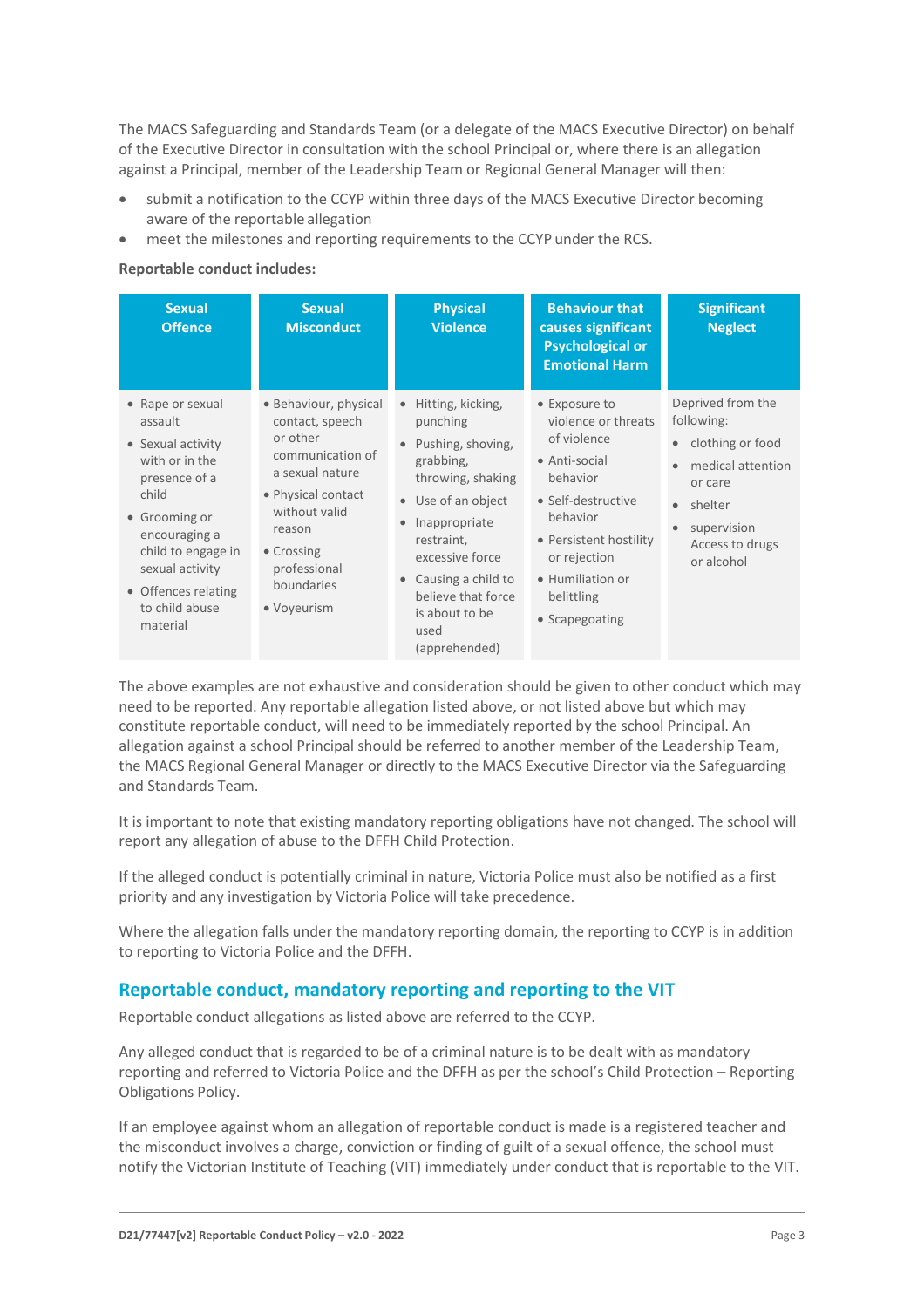#### **Responsibilities of the Principal**

*Note: Principals must comply with the PROTECT reporting obligations, which are in addition to the reporting requirements to the CCYP under the RCS.*

The MACS Executive Director is ultimately responsible for notification of any reportable allegation to the CCYP and for ensuring that a reportable allegation is investigated.

However, it is the responsibility of the school Principal (or for allegations against a Principal, the relevant leader) to ensure that all reportable allegations are taken seriously and referred to the MACS Safeguarding and Standards Team as soon as they become aware of them, and to follow the advice and guidance of the MACS Safeguarding and Standards Team (as authorised by the MACS Executive Director) to respond appropriately. This will usually include conducting an investigation or facilitating the conduct of an investigation.

*Note: St Mary's, Alexandra staff members are not required to make a report directly to the CCYP; this is the responsibility of the MACS Safeguarding and Standards Team (or other person authorised by the MACS Executive Director) on behalf of the MACS Executive Director. However, any person with a concern (including a staff member who wishes to remain anonymous, students, parents and/or other members of the community) may notify the CCYP directly of a reportable allegation via a community notification on the website.*

*In the event of a reportable allegation against the school Principal, this must be reported to another member of the Leadership Team, the Regional General Manager or directly to the MACS Executive Director via the Safeguarding and Standards Team.*

*School Principals (and other leaders as appropriate) must also facilitate any requests for information or documentation from MACS, Victoria Police or a regulator in the course of an investigation to ensure compliance with the RCS and the law.*

#### **Reporting to the CCYP**

Upon becoming aware of a reportable allegation against an employee, the Principal, member of the Leadership Team or MACS Regional General Manger must contact the MACS Safeguarding and Standards Team as soon as practicable in order to ensure that the following milestones and reporting requirements to the CCYP are met:

| <b>Within three</b>                                                                                                                                                                               | <b>Within 30</b>                                                                                                                                                                                                                                                              | <b>Advice on</b>                                                                                   | <b>Outcomes of</b>                                                                                                                                                    | <b>Additional</b>                                                                               |
|---------------------------------------------------------------------------------------------------------------------------------------------------------------------------------------------------|-------------------------------------------------------------------------------------------------------------------------------------------------------------------------------------------------------------------------------------------------------------------------------|----------------------------------------------------------------------------------------------------|-----------------------------------------------------------------------------------------------------------------------------------------------------------------------|-------------------------------------------------------------------------------------------------|
| business days                                                                                                                                                                                     | calendar days                                                                                                                                                                                                                                                                 | investigation                                                                                      | <i>investigation</i>                                                                                                                                                  | documents                                                                                       |
| • School contact<br>details<br>• Name of the<br>employee,<br>volunteer or<br>contractor<br>• Their date of birth<br>• Initial advice on<br>the nature of the<br>allegation<br>• Any police report | • Details of the<br>investigation<br>• Details of the<br>school's response<br>• Details regarding<br>disciplinary or<br>other action<br>proposed<br>• Any written<br>response from the<br>employee,<br>volunteer or<br>contractor<br>regarding the<br>allegation,<br>proposed | As soon as is<br>practicable:<br>$\bullet$ name of the<br>investigator<br>their contact<br>details | • Copies of the<br>investigation<br>findings<br>• Details regarding<br>disciplinary or<br>other action<br>proposed<br>• Reasons for taking<br>or not taking<br>action | Promptly<br>$\bullet$<br>providing any<br>further<br>information to<br>the CCYP as<br>requested |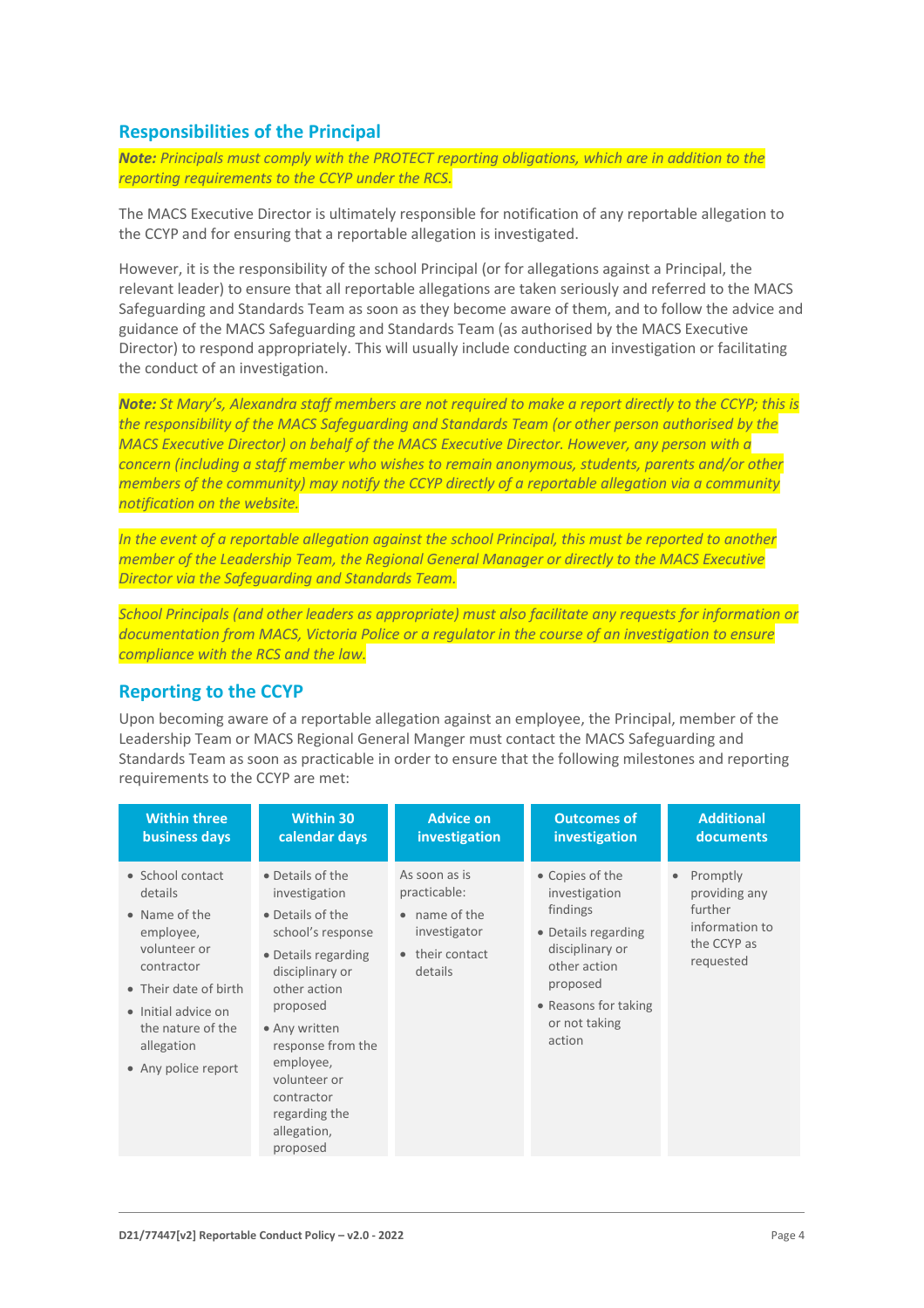disciplinary or other action

#### **Investigating reportable allegations**

St Mary's, Alexandra will ensure procedural fairness throughout the entire investigation process.

*Note: It is anticipated that any investigations will be undertaken by the school Principal (or another school leader) unless it is deemed appropriate by the Principal, the Regional General Manager (in the case of an allegation against a Principal) or the MACS Executive Director for a suitably qualified, third party engaged in consultation with MACS Safeguarding and Standards Team to be appointed.*

The school Principal will ensure that for current employees the process set out in clause 13 of the *Victorian Catholic Education Multi-Enterprise Agreement 2018* (VCEMEA 2018) is followed. Further, the school principal will also ensure that all other relevant MACS and school-based policies and procedures (including Codes of Conduct, processes for managing and investigating complaints, misconduct, discipline, grievances, dispute resolution, and employee welfare and support), as well as any CCYP and other regulatory guidance, are considered to guide the investigation.

For an allegation against a current employee, this means that the Principal will follow the clause 13 process set out in the VCEMEA 2018 and follow the advice and guidance of the MACS Safeguarding and Standards and Employee Relations Teams.

In all cases, before any findings are made or disciplinary action is taken, the subject of an allegation will be:

- notified of any adverse information that is credible, relevant and significant
- given a reasonable opportunity to respond to that information.

The MACS Safeguarding and Standards Team (acting on the MACS Executive Director's behalf) in consultation with the Principal or MACS Regional General Manager (for allegations against a Principal) will determine when the subject of the reportable allegation should be first told about an allegation, in order to ensure that any police investigation is not prejudiced; child safety risks are appropriately assessed and mitigated; and the investigation is not compromised, but remains procedurally fair.

#### **Initial investigation**

*Note: Upon receipt of a reportable allegation, the Principal or other relevant leader (for allegations against a Principal) will immediately contact the MACS Safeguarding and Standards Team for advice.*

The Principal or other relevant leader is then guided by the MACS Safeguarding and Standards Team (acting under the authority of the MACS Executive Director) to ensure an appropriate investigation is conducted into the reportable allegation/s by reference to the requirements of the RCS, together with any relevant guidance published by MACS and the CCYP.

At the conclusion of the investigation, the MACS Executive Director will make a decision on the reportable conduct findings recommended in the Investigation Report.

If the alleged conduct is potentially criminal in nature, Victoria Police must also be notified as a first priority and any investigation by Victoria Police will take precedence.

#### **Recordkeeping and the Privacy Act**

The school maintains records of reportable allegations, written reports and reportable conduct investigation findings indefinitely.

The school must not publish information that would enable the identification of: